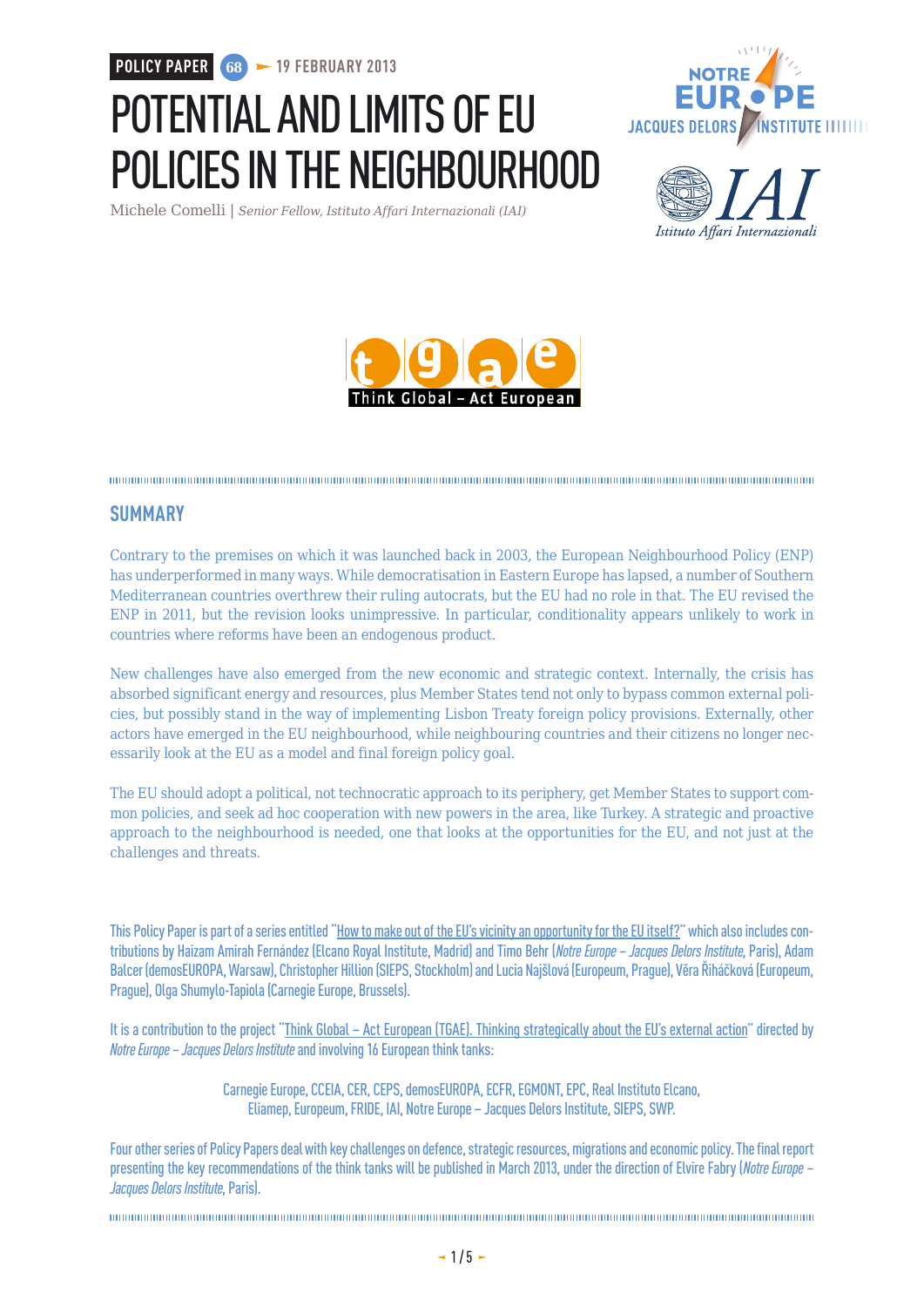### Introduction

When the European Neighbourhood Policy (ENP) was launched by the European Union in 2003 to provide a coherent and overall framework for relations with all the countries in its periphery, the Union and its surroundings looked different. Internally, the historical Eastern enlargement of 2004 was soon to be finalised and a Convention on the future of Europe was drafting the text of a "Constitution for Europe". Building on the positive experience of enlargement to the Central and Eastern European countries (CEECs), the EU wanted to extend the same method to all the countries at its eastern and southern borders. Externally, except for the strong presence of the United States in the Middle East, who were nonetheless facing problems in Iraq and Russia, no other major powers were active in the EU's neighbourhood. As a result, the EU cultivated the idea that it was the only player in town. Less than 10 years on, the situation has completely changed. Internally EU Member States and citizens have been facing the most difficult crisis since its inception, a crisis that is not only economic but also political and institutional. Therefore, much political energy and many resources have been devoted to trying to cope with it, in a process that is far from completion. Externally, the ENP has not proved successful and, paradoxically, when Southern Mediterranean countries overthrew the autocrats, this was done without the EU. On the contrary, the situation in the East has gravely deteriorated, particularly in a key country like Ukraine, which seems to be shifting from Brussel's orbit into Moscow's.

The Policy Paper will examine how the ENP, revised in 2011, has delivered so far and whether it is up to the manifold current challenges facing the EU in its neighbourhood, as a result of the new strategic context and its internal problems. Finally, some policy recommendations will be put forward on how the EU could improve its action in its periphery.

### 1. An overall evaluation of the ENP and of its 2011 revision

A thorough evaluation of the ENP is not a simple task, as this policy includes as many as 16 countries and covers a wide range of policy areas (political dialogue, values, governance and democracy, trade, economic cooperation, energy, transportation, culture, people-to-people contacts). According to the European Commission (now together with the European External Action Service, EEAS), which carries out on an almost yearly basis a detailed evaluation of how the ENP has scored with reference to different countries and sectors, the overall result was positive. The latest of these documents,<sup>1</sup> released in May 2012, claimed that the EU has responded with determination to a fast-changing situation in its neighbourhood and notably increased funding for ENPI countries by more than  $\epsilon$ 1 billion for the period 2011-2013. It also re-oriented assistance to these countries through new programmes: SPRING for the Southern Neighbourhood and EaPIC for the Eastern Neighbourhood.

**THE STRICT ENFORCEMENT OF BOTH POSITIVE AND NEGATIVE CONDITIONALITY IS LIKELY TO INCREASE FRAGMENTATION"**

The point is that this evaluation focused on input, while neglecting output. In fact, one might wonder: have the abovementioned additional funds been spent effectively? What was the result? The approach outlined in the 2011 ENP revision is not a radical departure from ENP principles, but rather a re-examination of them following the Arab Spring. Besides the commitment to a substantial rather than a formal concept of democracy when dealing with its neighbours, the EU set out to reinforce its approach based on conditionality (a term that, interestingly, never appears explicitly in EU documents, pos-

sibly to avoid accusations of political imperialism).<sup>2</sup> The stricter enforcement of both positive and negative conditionality also means a stronger differentiation between ENP countries, which in turn is likely to increase

**<sup>1.</sup>** European Commission and High Representative of the EU for Foreign Affairs and Security Policy, *Joint Communication on Delivering on a new European Neighbourhood Policy*, [JOIN\(2012\) 14 final,](http://ec.europa.eu/world/enp/docs/2012_enp_pack/delivering_new_enp_en.pdf) Brussels, 15.5.2012.

**<sup>2.</sup>** European Commission and High Representative of the EU for Foreign Affairs and Security Policy, *Joint Communication on a New Response to a Changing Neighbourhood. A review of European Neighbourhood Policy,* Brussels, [COM\(2011\) 303,](file:///U:/Publications/TGAE%20IV/2012.12%20-%20Rapport%20TGAE/Voisinage%20FINAL/COM(2011) 303) 25.05.2011.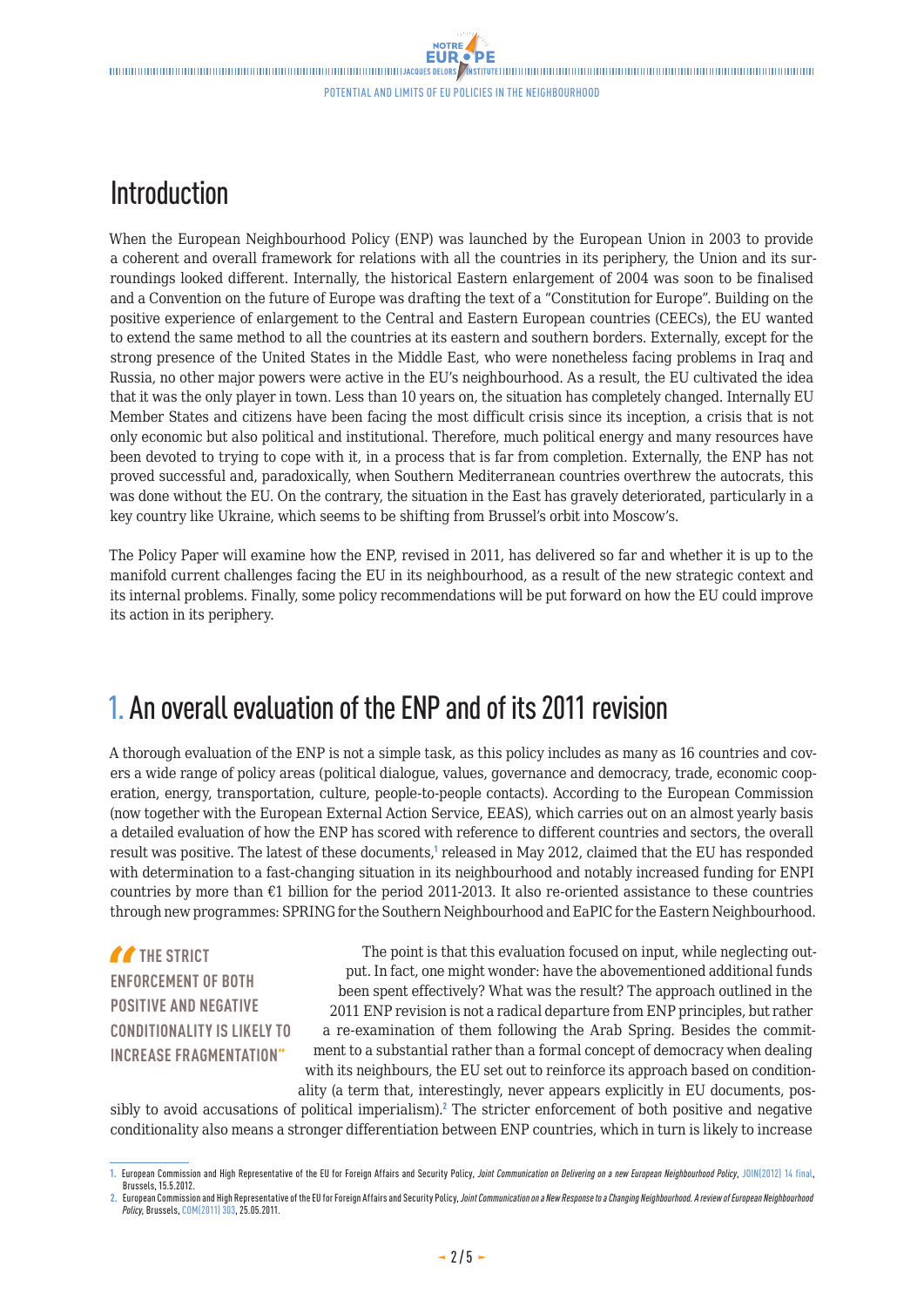$\blacksquare$ Potential and limits of EU policies in the neighbourhood

**NOTRE EUR** 

fragmentation, especially in Southern Mediterranean countries that are seemingly following very different political trajectories post-Arab Spring. Besides the practical problems of implementing conditionality, a political dilemma stands out: positive conditionality can only be applied to countries that have gone through a regime change, like Tunisia, or are experiencing an endogenous process of reform, like Morocco.<sup>3</sup> However, in these same countries the awareness that the political change has been triggered from within and not from outside is likely to generate a negative reaction to the application of conditionality.<sup>4</sup> On the contrary, where authoritarian regimes continue to have the upper hand, like in Algeria or the Gulf countries, the EU is either unable or unwilling to use (negative) conditionality;<sup>5</sup> sanctions against Syria are the only notable exception throughout the EU neighbourhood.

**THE OVERALL DETERIORATION OF THE EASTERN NEIGHBOURHOOD ILLUSTRATES THE EU'S INEFFECTIVE USE OF TRADITIONAL ENLARGEMENT-LITE POLICY"**

If we shift our attention from the South to the East, the situation is different, but certainly not better. The recent parliamentary elections in Belarus, held on September 23rd 2012, were neither free nor fair, and resulted in an unsurprising landslide victory for the candidates supporting President Lukašenko. It is of little consolation that even without major rigging, Lukašenko's supporters would have won anyway. Elections in Georgia, held on September 30<sup>th</sup> 2012, were genuinely democratic and the opposition ousted the incumbent President Saakhashvili after nine years in power. However, the overall picture of the Eastern neighbourhood is rather grim. Take Ukraine, for

example: relations between the biggest and most important of Eastern neighbours and Brussels have recently "reached their lowest point yet", $\delta$  and may, following some possible new moves by Kiev, come to a "complete deadlock". Here, the former Prime Minister Yulia Tymoshenko is in jail as a result of a sentence that has clear political motivations. Ultimately, conditionality has not worked even with this country, which some years ago looked set to embark on a democratic process following its own Orange Revolution. The overall deterioration of the situation in the Eastern neighbourhood speaks to the difficulty for the EU to be effective by using its traditional enlargement-lite policy. Given this background, the 2011 revision of the ENP looks like a sort of rebalancing of the Eastern and Southern dimensions.<sup>7</sup> Indeed, the offers that the EU had made to Southern Mediterranean countries following the Arab Spring were those already being offered to Eastern neighbours.

#### 2. Internal and external challenges to EU action in its periphery

The revised ENP is now more balanced between the East and the South, and also more prone to bilateralism than multilateralism, but what about strategic considerations? What is its added value? As is usually the case in European foreign policy, forging a formally common policy or position is given priority over the effectiveness of such a policy/position. The ENP has had the merit of creating a single framework for relations between the EU and all its members, with the result that Northern EU Member States had to deal with the Mediterranean and Southern European States had to deal with Eastern Europe and the Caucasus. The flip side, however, is that the ENP has often come to represent only the minimum common denominator among the different positions taken by Member States. In fact – and this is particularly apparent in the Mediterranean – on the one hand there is the ENP, that is mainly dealt with in a technocratic way by the Commission/EEAS, and on the other are the Southern European States (Italy, Spain, but above all France), which have their own policies and can count on many resources.<sup>8</sup> The tendency toward re-nationalisation is not limited to the ENP but constitutes a more general trend affecting all areas of European foreign policy. Enlargement has also been

**<sup>3.</sup>** N. Tocci, ["A Trilateral EU-US-Turkey Strategy for the Neighbourhood: The Urgency of Now](http://www.iai.it/pdf/DocIAI/iaiwp1208.pdf)", *IAI Working Papers*, 12 | 08 – March 2012, p. 12.

**<sup>4.</sup>** R. Balfour, "[Changes and Continuities in EU-Mediterranean Relations After the Arab Spring](http://www.egmontinstitute.be/paperegm/ep54.pdf)", in S. Biscop, R. Balfour and M. Emerson (eds), *An Arab Springboard for EU Foreign Policy*, Gent, Academia Press, January 2012 (*Egmont Papers No. 54*).

**<sup>5.</sup>** N. Tocci, *cit*., p.12.

**<sup>6.</sup>** O. Shumylo-Tapiola, "[The EU's Plan B for Ukraine"](http://carnegieendowment.org/2012/05/14/eu-s-plan-b-for-ukraine/aq7f), *Commentary*, Carnegie Endowment for International Peace, 14.05.2012.

**<sup>7.</sup>** M. Comelli, "The Impact of the Changes in the Arab World on the Southern Dimension of the ENP", *International Issues & Slovak Foreign Policy Affairs*, Vol. XX, No. 2, 2011, pp. 54-70.

**<sup>8.</sup>** N. Witney and A. Dworkin, ["A Power Audit of EU-North Africa Relations](http://ecfr.eu/page/-/ECFR62_NAPA_REPORT.pdf)", *European Council for Foreign Relations*, September 2012.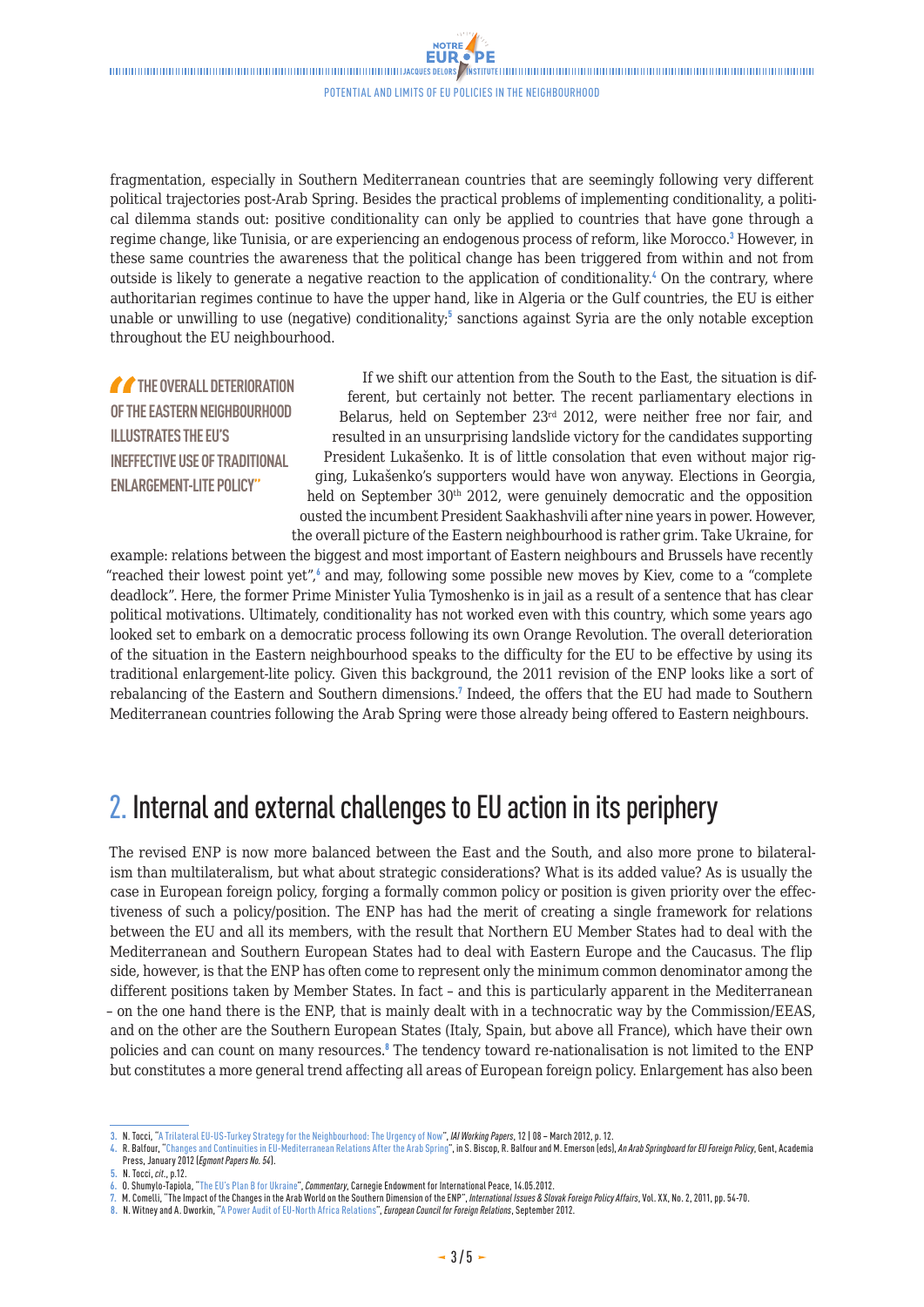NOTRE

#### Potential and limits of EU policies in the neighbourhood

exposed to a "creeping nationalisation"<sup>9</sup> and is characterised by a dual approach: on the one hand, official EU declarations reaffirm that the process continues, while on the other Member States stall the advancement of negotiations. This is exactly what happened in the case of Turkey's accession negotiations. At least in the case of the western Balkan countries, divisions among EU Member States concern the "when" and "how", not the "if". In other words, while some Member States do have reservations about Turkey joining the EU, no EU country opposes the entry of western Balkan countries, although positions over the application of conditionality and the timing of the process largely differ.

This renationalisation of foreign policy and external relations in the post-Lisbon Treaty era appears paradoxical given that it is happening just as the long sought after Lisbon Treaty innovations have finally entered into force. It seems that European foreign policy after the Lisbon Treaty is like the young officer Drogo, the main character of Dino Buzzati's masterpiece "The Tartar Steppe": when the Tartar invaders, who he has waited for all his life, finally come, he is no longer able to fight them and must abandon the battlefield. Examples of non-use of the Lisbon foreign policy provisions abound. The United Kingdom has stubbornly objected to the full application of the treaty when it came to the rights of EU delegations to negotiate and represent the EU when the topic at hand is a shared competence. Spain refrained from facilitating the implementation of the foreign policy provisions of the Lisbon Treaty and behaved as if nothing had changed, convening important international meetings, while failing to make any reference to Mr. Van Rompuy, the newly elected President of the European Council.<sup>10</sup> In particular, all the legal and institutional provisions aimed at ensuring more vertical coherence (between Member States and the EU) and horizontal coherence (between different EU institutions and notably between the intergovernmental Common Foreign and Security Policy (CFSP)/Common Security and Defence Policy (CFSP) and supranational external action), have been seriously neglected.

Both the EU and its Member States have devoted significant energy and resources to solving a eurozone sovereign debt crisis that is far from over. For over two years, the eurozone crisis has been given priority over all other issues, as evidenced by the agenda of the European Council summits over this period of time. A more introverted EU is not only less capable of performing well externally, it is also overlooked by other countries. Moreover, the well-known soft power of the EU, its model of democratic governance and generous welfare systems are indeed at risk. This has been clearly perceived outside of the EU, and citizens of candidate and neighbouring countries are becoming more and more critical towards this model. To put it bluntly, they wonder whether this crisis is on their own political and economic horizon and if it is worth carrying out EU-induced reforms if the end result is so poor. At the same time, new actors at the doorstep of the EU like Russia, Turkey and even China have become more active. For all its talk of strategic partnerships and all the elaborate legal and political frameworks regulating its relations with these countries, the EU has not yet developed a clear idea of how to deal with them within its common neighbourhood. The situation has changed a great deal since the early 2000s and the EU should take into account the potential benefits of its relationship with these countries. Of course, some stakeholders have a very different worldview of international relations than that of the EU and it will be difficult to deal with that. Thinking in terms of sphere of influence, as Russia does, is not in the EU's DNA, but specific co-operation should be attempted, notably so within the context of the unresolved conflicts in Eastern Europe and the Caucasus. Stronger chances of a fruitful cooperation in the common neighbourhood exist with Turkey, a country whose foreign policy tenets are more similar to those of the EU.

**<sup>9.</sup>** C. Hillion, ["The Creeping Nationalisation of the EU Enlargement Policy"](http://www.wider-europe.org/sites/default/files/attachments/events/SIEPS report.pdf), *Swedish Institute for European Policy Studies (SIEPS)*, 2010:6.

**<sup>10.</sup>** C. Gebhard, "Coherence", in C. Hill and M. E. Smith, *International Relations and the European Union*, Oxford: Oxford University Press, 2011.